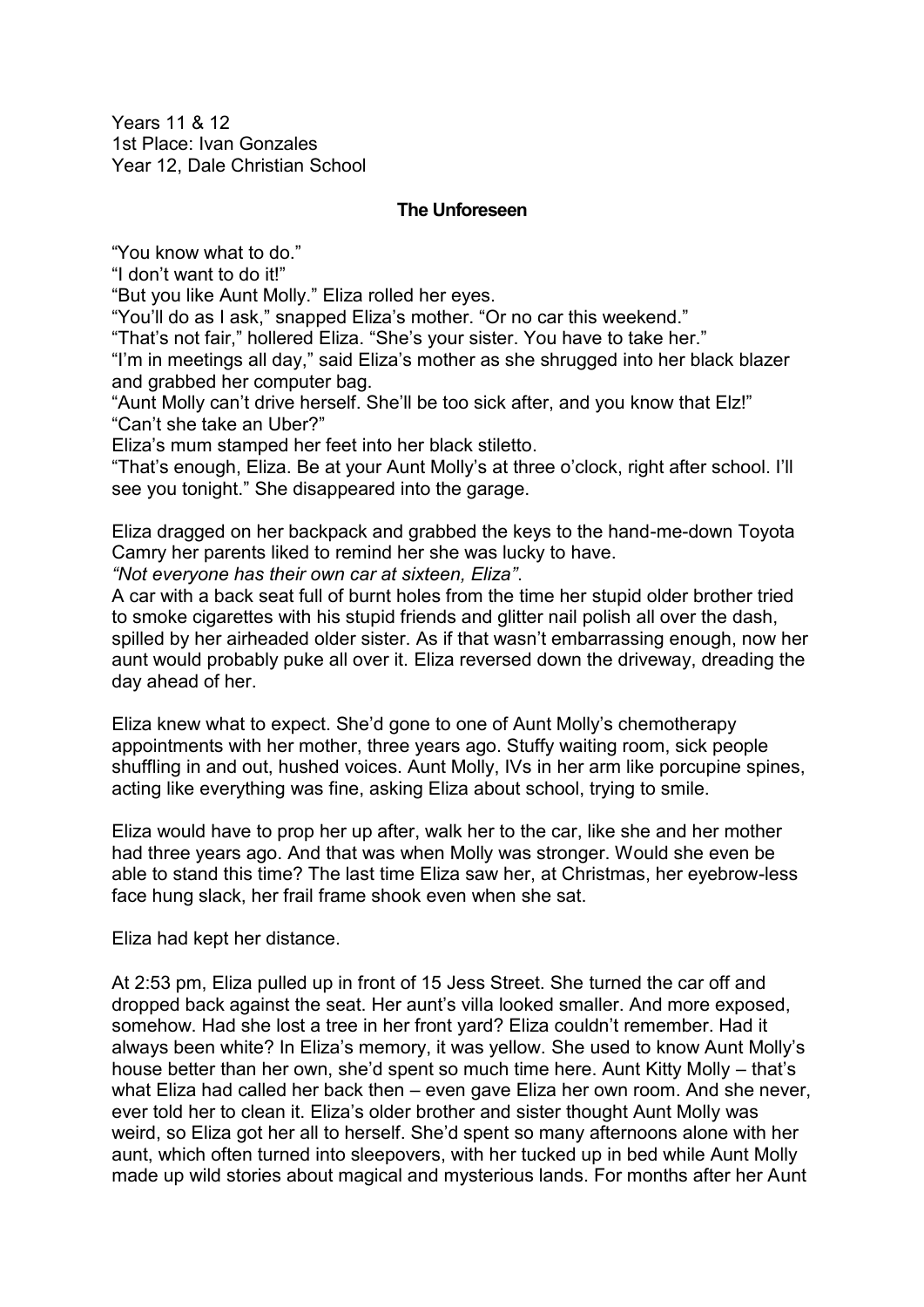Molly read her *The Lion, the Witch, and the Wardrobe*, Eliza went into every closet in every house they went to, looking for a way into Narnia.

*That's enough, Eliza.*

They used to do other things, but Eliza couldn't remember now.

Aunt Molly was an artist. A painter, mostly. She turned her house into art. She painted murals on the walls, ceilings, floors.

"Life is my canvas, Elz," she used to say.

"I have fairy blood, you know," Molly had told her once. Eliza was seven. With her wild blonde hair, porcelain white skin, bright brown eyes, and tiny frame, she could be a fairy, Eliza had thought. All she was missing was wings.

"Is that really true?" Eliza had asked.

"Do you believe it?" asked Molly.

Eliza nodded. She wanted to believe it, anyway.

"Then it's true," said Molly.

Eliza checked her phone. 2:59. One more minute. Then she'd have to walk across the flagstones to the front door, ring the bell, and face what was left of her aunt. *The treatment's gonna kill her before the cancer does.*

Her aunt was slow to open the door. A thin red dress hung on her skeleton frame and a blue turban covered her hairless head, picking out the blue in her eyes, the only part of her that had any life left.

"Eliza!"

"Hi, Aunt . . . Molly."

"Come in."

The living room furniture was just as Eliza remembered, but the murals on the walls were gone. There was just splotches of formless colour splashed here. Perhaps her aunt was experimenting with abstract art these days.

She walked past a puddle of blue paint on the floor, long dried. She remembered. She'd spilled that paint, one day.

"That patch of floor needed something special," Aunt Molly had said.

And she and Eliza had transformed the spilled paint into a pond filled with goldfish and white-flowered lily pads and spotted frogs. She could still feel the warm water on her hands, perfect for swimming.

*But it couldn't have been warm*, frowned Eliza.

"I made your favourite. Oatmeal raisin cookies, extra cinnamon-y. They're in the kitchen. Follow me."

Eliza fidgeted. "Don't we have to go? Your appointment and all?" "We have some time."

Her aunt's paintings were out, her two-person table and chairs pushed away from the colour-splashed wall. She handed Eliza a cookie. Eliza took a bite. The taste was caught in her throat. She'd forgotten how good her aunt's cookies were. How much fun she'd had making them. Aunt Molly always let her pour in as much cinnamon as she'd wanted. Somehow they'd always turned out perfect.

Eliza cleared her throat. "What are you working on?"

"I'm adding flowers to the forest scene," said Molly.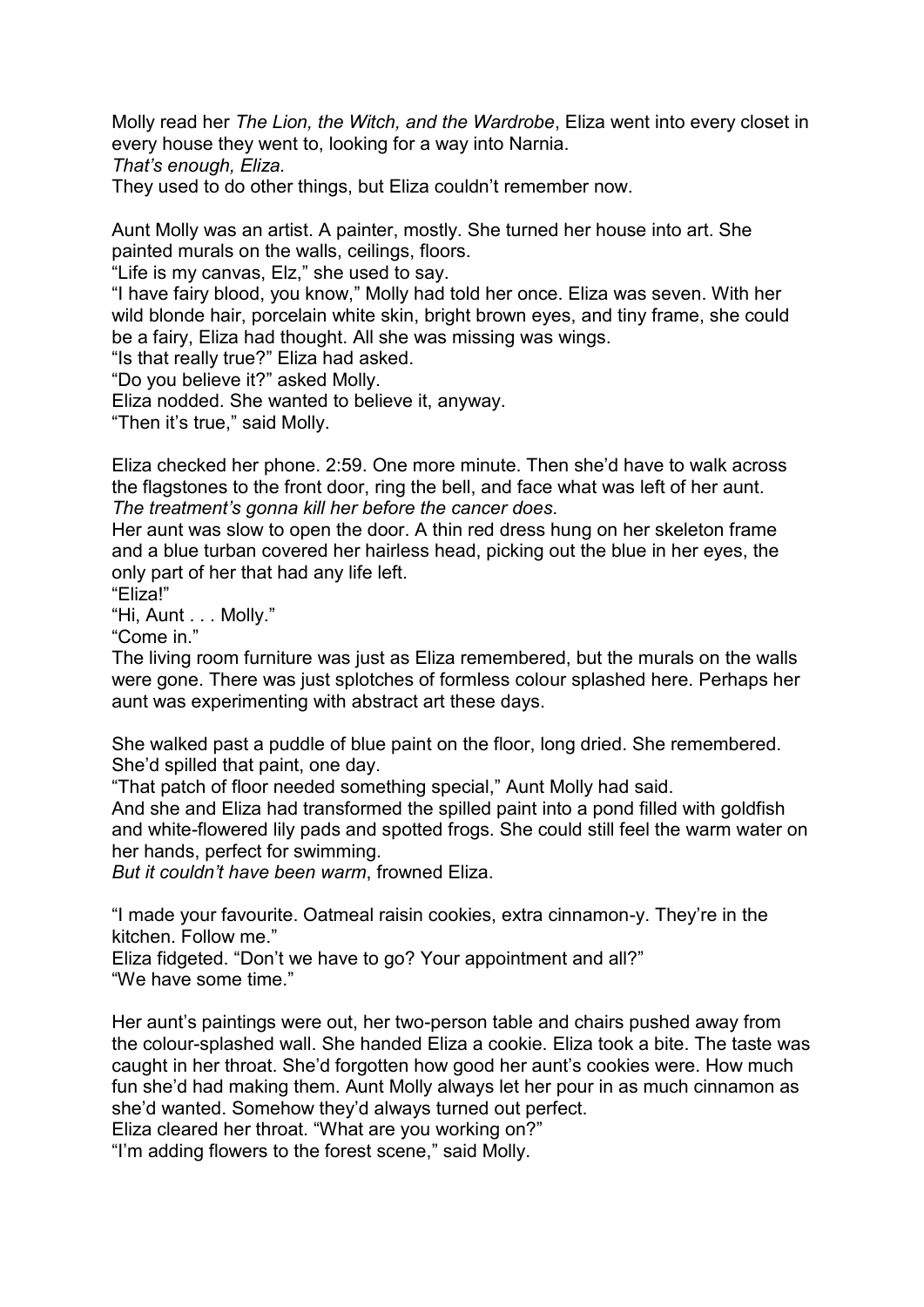Yes, that's what the kitchen mural had been. Eliza remembered now. But there was no forest scene on the wall now. Just random colour. She squinted at the wall, trying to see anything resembling, well, anything.

"It's getting harder to see as you get older," said Molly. She picked up her brush, dipped it in purple paint, and began adding splotches to the wall.

"How are you feeling these days?" Eliza asked into the uncomfortable silence.

"I'm dying, Elz."

*You're going to have to hold her up while I get the car.* 

Stuffy clinics, IVs. Eliza crossed her arms against the water welling in her eyes. "That sucks," was all that came to her.

Aunt Molly smiled and held up a brush. "Paint with me." "But I can't see the forest." "Do you believe it's there?" Eliza nodded. She wanted to believe, anyway. "Then it's there."

Wiping away an escaped tear, Eliza dipped the brush in red paint and turned to face the wall, unsure what to do next. She glanced at her aunt. And, she could see. The purple paint was a flower, delicate petals balanced on a swaying green stem. Next to a graceful birch tree. In a patch of wildflowers, and the base of a tall oak.

Eliza sucked in her breath as the forest scene assembled itself before her. And she remembered. This is what they used to do. She touched her brush to the wall. A red rose swirled out. She did it again, and again, rose after rose. She laughed and stepped forward, off the linoleum and onto the soft grass. The smell of roses wafted around her. She painted a bluebird. It chirped. Her aunt laughed.

"You remember how," she said.

"Why did I forget?"

"That's what happens when you grow up."

"I don't want to forget."

"Remember, then."

Together, Eliza and Aunt Molly walked through the forest, painting flowers, frogs, dragonflies. Eliza ran her hands through grasses, and they bloomed. She touched rough bark, and moss spread. She swiped away clouds, gathered warm sun on her face, shook her hair in the lilac breeze. Laughing, she painted a wild mane of black hair on her aunt, filled in her hollow cheeks.

"That's better"

Her aunt painted a fallen log on the shore of a shimmering blue lake, and they sat down together.

"I want to be seven again," said Eliza.

"It doesn't work that way."

"I don't want all this to die." Eliza choked on the words while breaking a tear down her face.

"Do you believe it lives in your heart?"

Eliza nodded.

"Then it will never die."